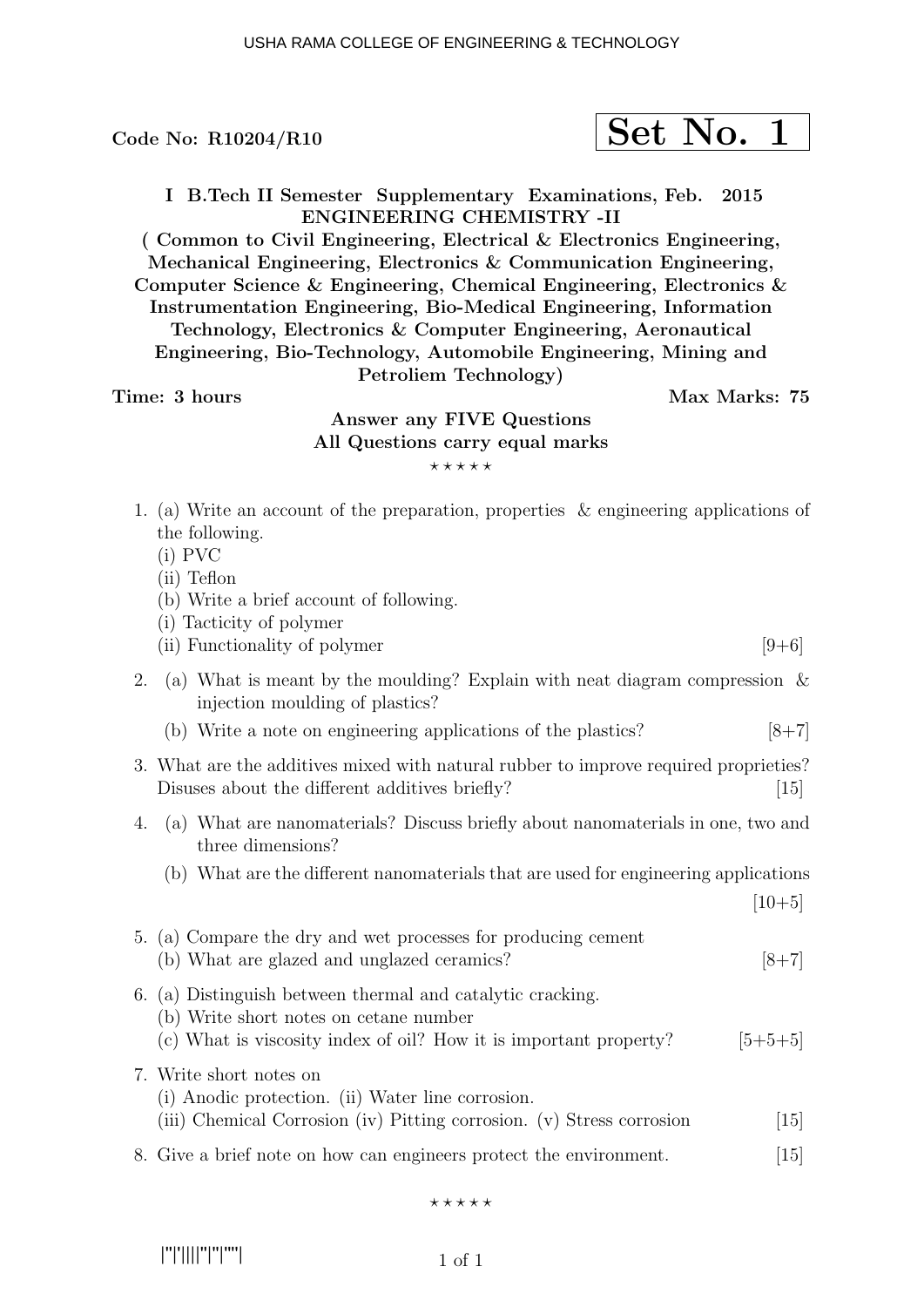$$
\fbox{Set No. 2}
$$

I B.Tech II Semester Supplementary Examinations, Feb. 2015 ENGINEERING CHEMISTRY -II

( Common to Civil Engineering, Electrical & Electronics Engineering, Mechanical Engineering, Electronics & Communication Engineering, Computer Science & Engineering, Chemical Engineering, Electronics & Instrumentation Engineering, Bio-Medical Engineering, Information Technology, Electronics & Computer Engineering, Aeronautical Engineering, Bio-Technology, Automobile Engineering, Mining and Petroliem Technology)

Time: 3 hours and the set of the Max Marks: 75

# Answer any FIVE Questions All Questions carry equal marks  $***$ \*\*

- 1. (a) Briefly explain the mechanism of Free radical polymerization?
	- (b) Write a short note on classification of polymers based on source and applications?  $[5+10]$
- 2. (a) What is NOMAX? Give its properties and uses.
	- (b) Why are the following ingredients used during the moulding of plastics. (i). Resin (ii). Plasticizers (iii). Fillers (iv). Lubricants (v). Stabilizers  $[5+10]$
- 3. What are the additives mixed with natural rubber to improve required proprieties? Disuses about the different additives briefly? [15]
- 4. (a) Explain SWCNT & MWCNT (b) Describe any one method for the production of carbon nanotubes. (c) Descuss the application of fullerenes  $[5+7+3]$
- 5. (a) Explain the role of gypsum in setting and hardening of cement
	- (b) Define glazed ceramics
	- (c) What are refractories? Give an account of any three characteristics of a good refractory material  $[5+5+5]$
- 6. (a) What is meant by knocking in petrol engine? How it is related to chemical constitution of petrol?
	- (b) Define and Signify (i) Flash point and fire point (ii) Could & Pour point  $[7+8]$
- 7. (a) Define Corrosion .Explain the mechanism of corrosion of iron when it is exposed to the air.
	- (b) What are anodic and cathodic metallic coatings that are used to control corrosion?  $[8+7]$
- 8. (a) What is Green Chemistry? Write briefly about Engineering Applications of Green Chemistry?
	- (b) Discuss any four Principals of the Green Chemistry. [7+8]

|''|'||||''|''|''''|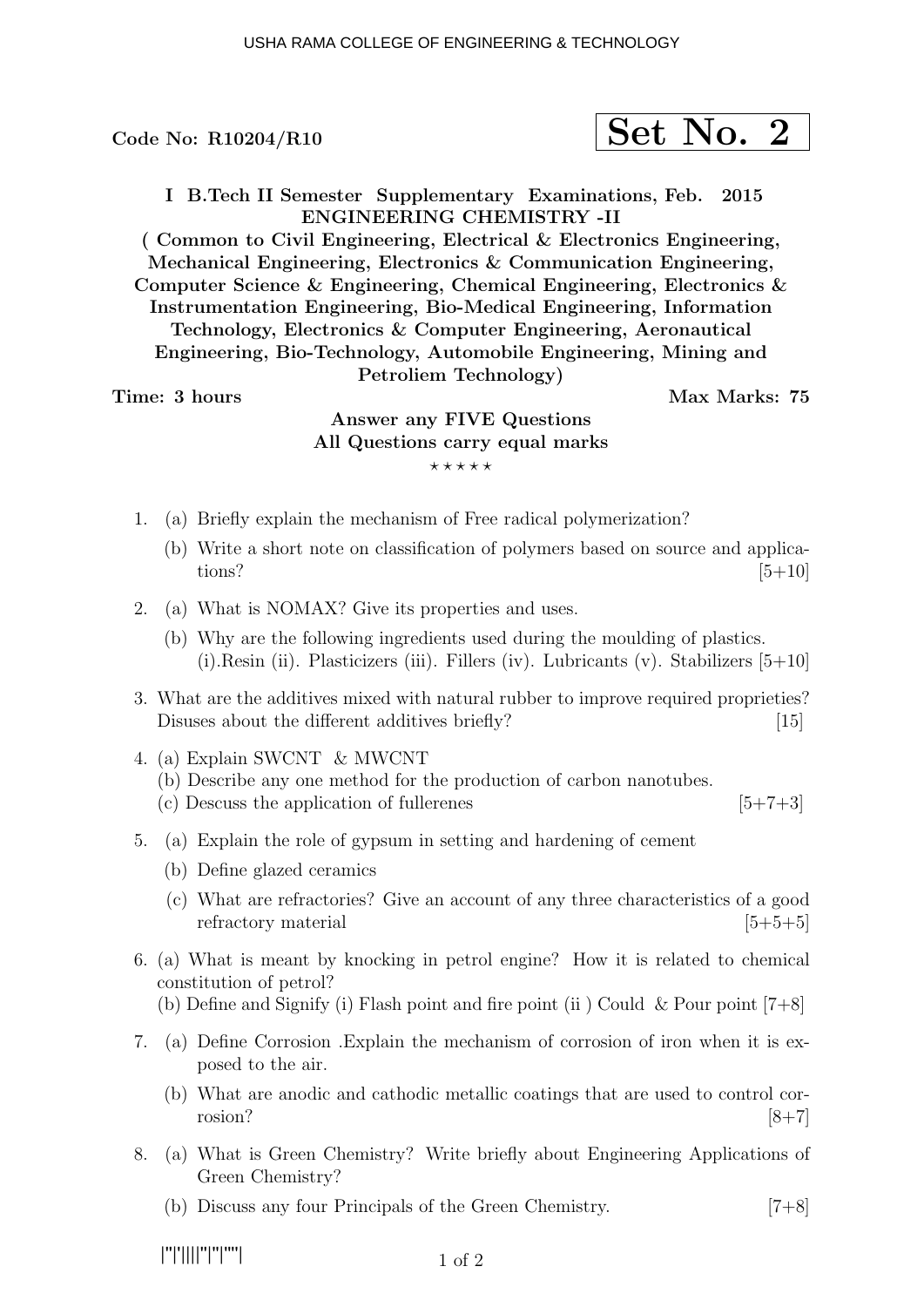

 $***$ \*\*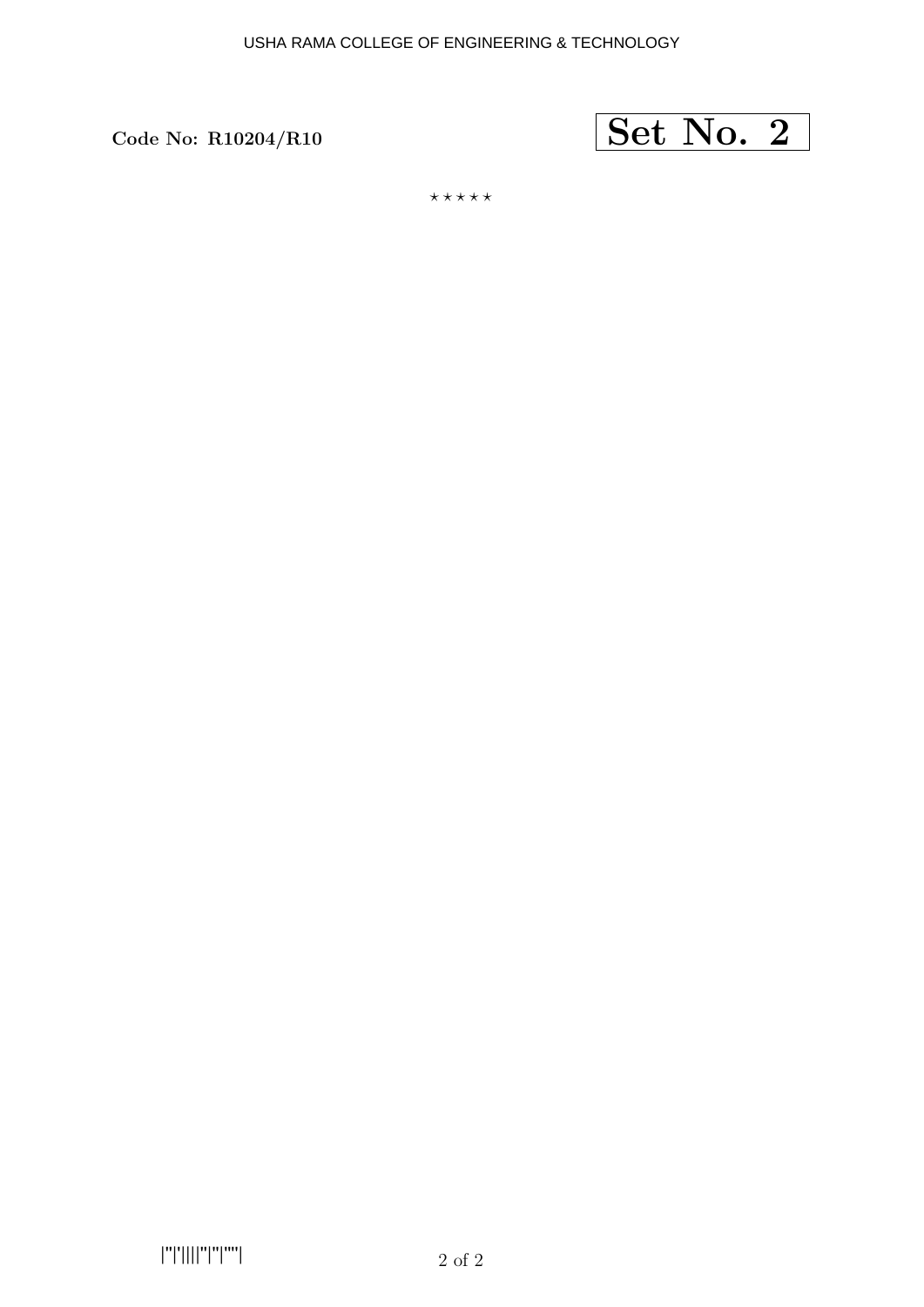$$
\fbox{Set No. 3}
$$

I B.Tech II Semester Supplementary Examinations, Feb. 2015 ENGINEERING CHEMISTRY -II

( Common to Civil Engineering, Electrical & Electronics Engineering, Mechanical Engineering, Electronics & Communication Engineering, Computer Science & Engineering, Chemical Engineering, Electronics & Instrumentation Engineering, Bio-Medical Engineering, Information Technology, Electronics & Computer Engineering, Aeronautical Engineering, Bio-Technology, Automobile Engineering, Mining and Petroliem Technology)

#### Time: 3 hours and the set of the Max Marks: 75

## Answer any FIVE Questions All Questions carry equal marks  $***$ \*\*

- 1. (a) Discuss the Condensation & Addition polymerization with suitable examples? (b) What are the Biodegrable polymers? Give an example?  $[10+5]$
- 2. (a) What is meant by carbon fiber reinforced plastics? Give its use?
	- (b) Write notes on the following (i) Thermoplastics (ii) Thermosetting plastics

 $[6+9]$ 

- 3. (a) What is an elastomer. Explain the characteristic of clastomers
	- (b) Write short note on Gutta Percha.
	- (c) Differentiate between a natural rubber and an elastomer.  $[7+3+5]$
- 4. (a) Describe the production of carbon nanotubes by laser ablation method? (b) Discuss the applications of fullerenes.
	- (c) Explaine the properties of carbon nanotubes?  $[8+4+3]$
- 5. (a) Define glazed ceramic materials. (b) Classify the refractories on the basis of their composition  $[9+6]$
- 6. (a) What is knocking in petrol engine? Explain how it is related with the chemical structure of fuel.
	- (b) Discuss about boundary lubrication and extreme pressure lubrication [7+8]
- 7. (a) State Pilling Bedworth rule. Explain its significance.
	- (b) Explain the difference in the use of anodic and cathodic coatings for corrosion prevention. [7+8]
- 8. (a) What is Green Chemistry? Write briefly about Engineering Applications of Green Chemistry?
	- (b) Discuss any four Principals of the Green Chemistry. [7+8]

 $***$ \*\*